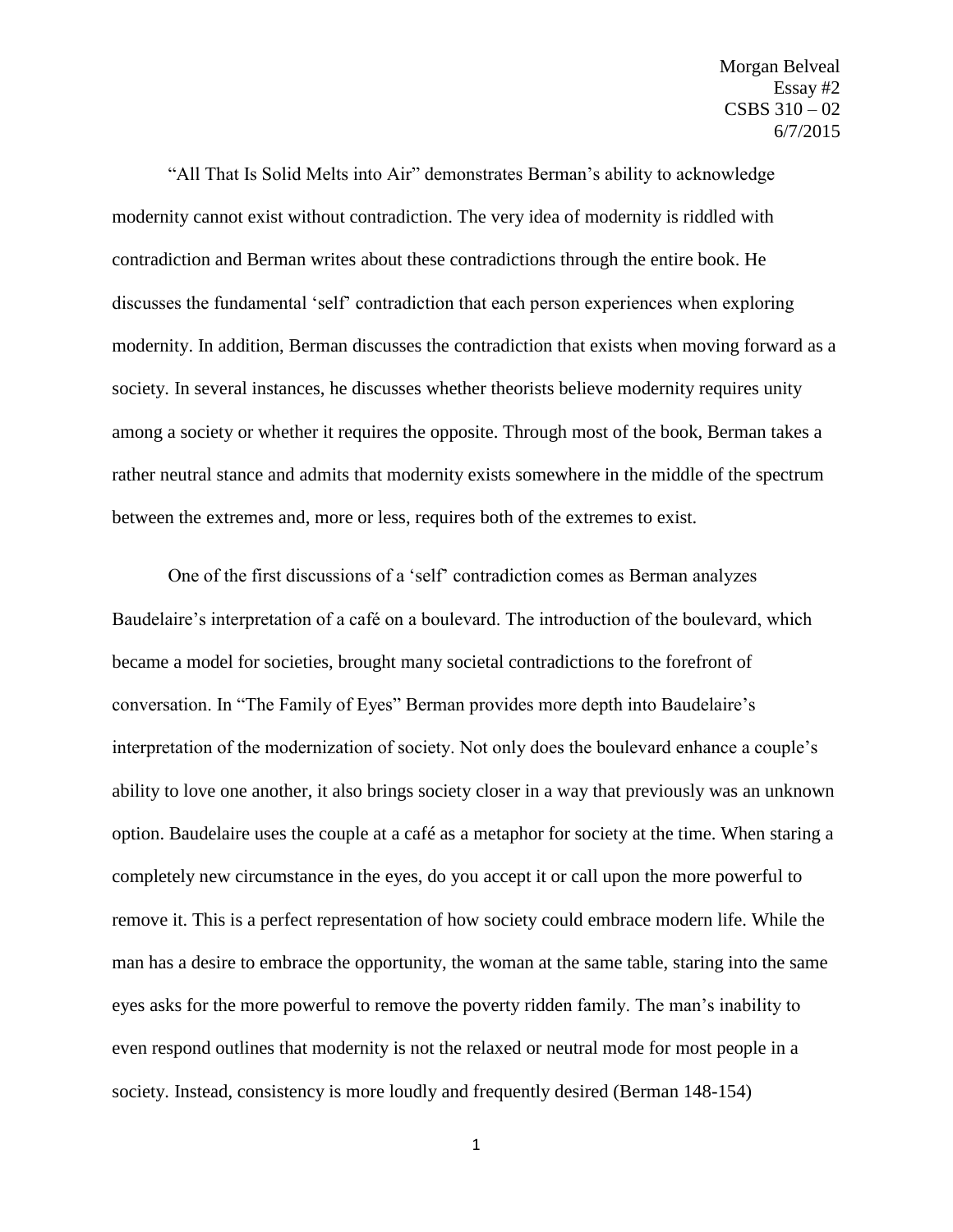If, as a reader, you choose to look at the couple as one person, it is easy to see the 'self' contradictions that likely exist in each and every person experiencing modernity. As the world around us continues to change, we either accept it or embrace it but first we must experience this contradiction of self-discovery and self-mockery. In my eyes, it is self-mockery to assume your status quo is more fundamental to the success of the universe than the change that modernity brings.

Baudelaire was a well printed poet through the majority of his life. However, when he decided to publish a more layered piece titled "Loss of a Halo" he received pushback from the print publishers. While Baudelaire contradicts a few of his key concepts in this work, he strongly emphasizes the role of the individual in a modern society. The man loses his halo because he is surrounded by modernism. He is being charged by cars and automobiles from every direction and the halo simply falls of his head. What's unique about this moment is that, when asked, he denies wanting to pick the halo up. This action is partly out of fear but also, in my eyes, a way of embracing the modernity that is literally surrounding him from every direction. The few quotes that Berman chose to highlight from this piece feel much more human and grounded than Baudelaire's previous work which was heavily rooted in spirituality in a traditional sense (Berman 155-164)

The contradiction Baudelaire's work experienced is one that modernity continues to experience as well. The idea of modernity exists naturally. It is in human nature to grow as a society. The contradiction in the idea of modernity comes when people assume that the status quo does not include modernity. Ironically, modernity is a part of the status quo. When people take it upon themselves to stay as they are and reshape the status quo as remaining in exactly the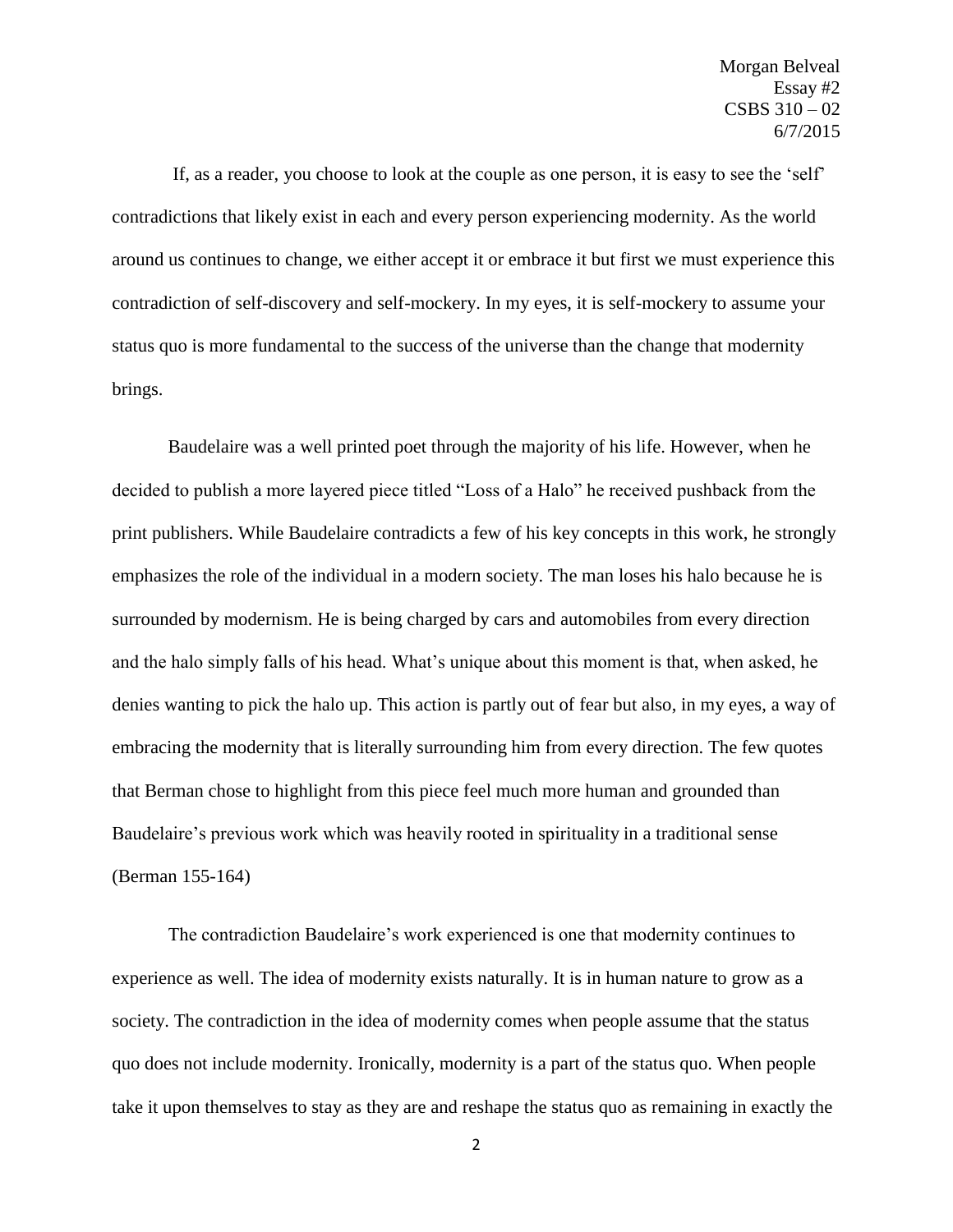same point they oppose the status quo and they oppose modernity. Opposition to modernity opens the door for people to finally see the concept of modernity.

In Pleasantville, we see what a status quo that excludes modernity can look like. This film takes an incredibly direct approach to visualizing modernity. In the town of Pleasantville, the society has reached a point that they are satisfied with and has agreed to remain as they are. When they make this decision, they decide to exclude modernity from their status quo. When David and Jennifer arrive in Pleasantville, the concept of modernity is reintroduced to society. This introduction of modernity creates a significant divide among the people, one that likely would have never existed if the people had not excluded modernity from their status quo. Again, it took this decision to allow them to see what modernity truly looks like. The turmoil continues until finally the people of Pleasantville stop opposing the concept of modernity and reintroduce it into their status quo. (Pleasantville)

Another concept the film makers of Pleasantville leaned heavily on is the concept of self-discovery. Self-discovery is almost as fundamental to the success of the plot as modernity is. The introduction of modernity is one that fuels mass self-discovery among people who reintroduce modernity into their status quo. In this situation however, I think the plot contradicts Berman's understanding of the contradiction between self-discovery and self-mockery. In the case of the teens of Pleasantville, the introduction of modernity leads to self-mockery which leads to self-discovery. This suggests that self-mockery is a stage on the timeline that is prompted by accepting modernity again as a part of the status quo. (Pleasantville)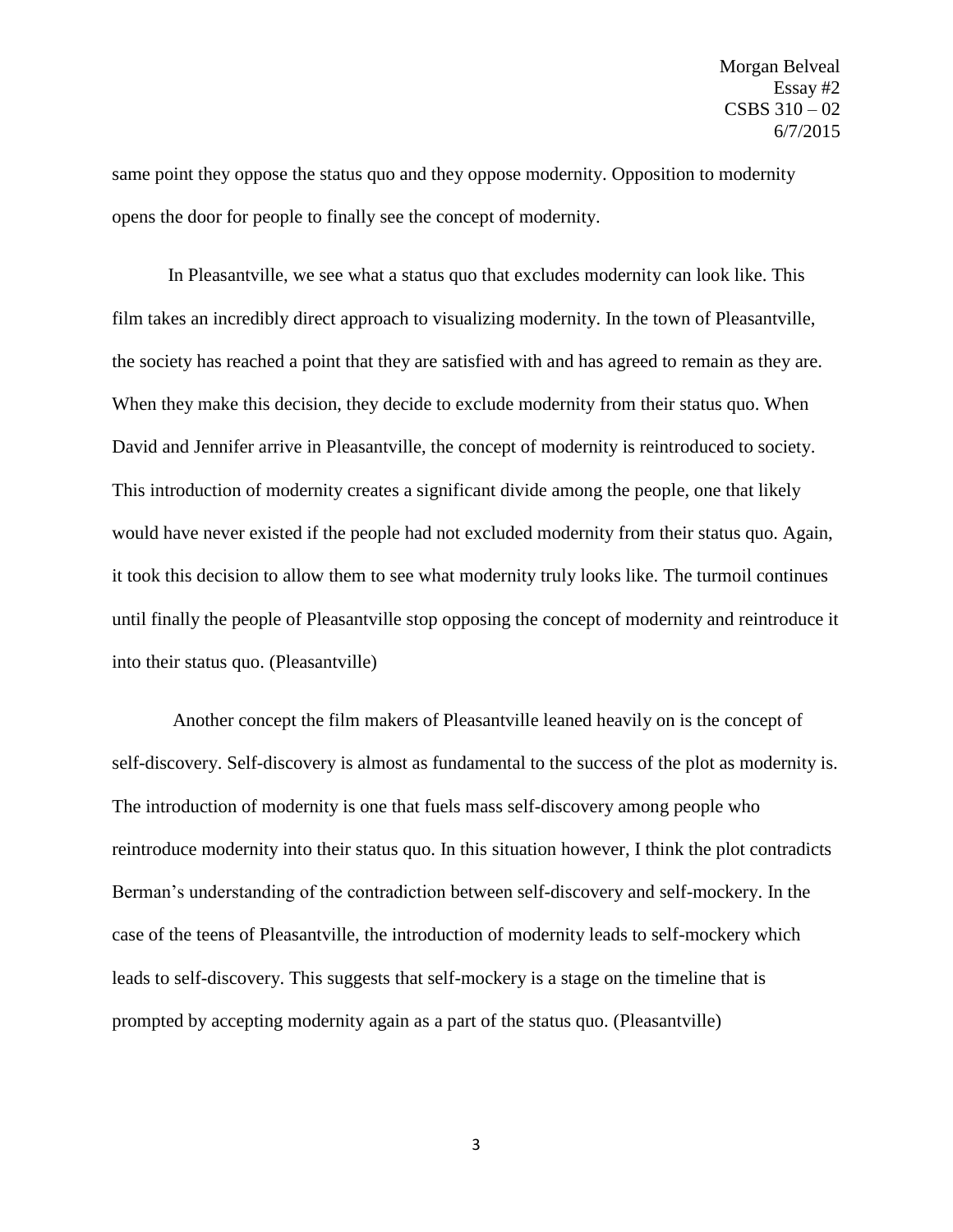Morgan Belveal Essay #2 CSBS 310 – 02 6/7/2015

As another representation of this timeline, Beasts of the Southern Wild follows hushpuppy through her timeline. The bathtub is similar to Pleasantville in that it too has reached a point in time it is satisfied with and, in an attempt to stay at that point, has neglected modernity as a part of the status quo. Beasts of the Southern Wild looks at modernity in a few unique ways.

First, the film addresses the unique culture that is created when the society neglects the concept of modernity. When they decide not to grow they are left in a constant state of fear of the others. They know that their society is not only a target of the 'others' but their society is also a weaker society than that of the others. As a whole, the bathtub feels like a thing of the past. The way that they live, hunt, and communicate is a style of the past. With the exception of the hospital scene and the short boat trip to the dam, the film never directly contrasts their life to that of the others. Yet they are aware that the others exist and that they are more developed. Even though they accept this, they refuse to adapt to a life that modernity would have introduced. In a stark contrast to Pleasantville, when faced with an option to embrace modernity in the hospital they flee back to the life that they know. (Beasts of the Southern Wild)

The second way Beasts of the Southern Wild looks at the concept of modernity takes a more feminist approach. The film makes it very clear that Hushpuppy's father represents the old way of life. As the film reaches an apex, we see that he is clearly trying to ensure Hushpuppy's success and he sees making her more "manly" as the only way to achieve this. As Hushpuppy is pushed more and more she disagrees and becomes more and more independent. She ventures out on her own in search of answers and returns a changed person. While she cannot save the Bathtub or her father, she seeks answers independently and finds them with other girls. This is an incredibly feminist approach to the concept of modernity. She breaks the binds of the past that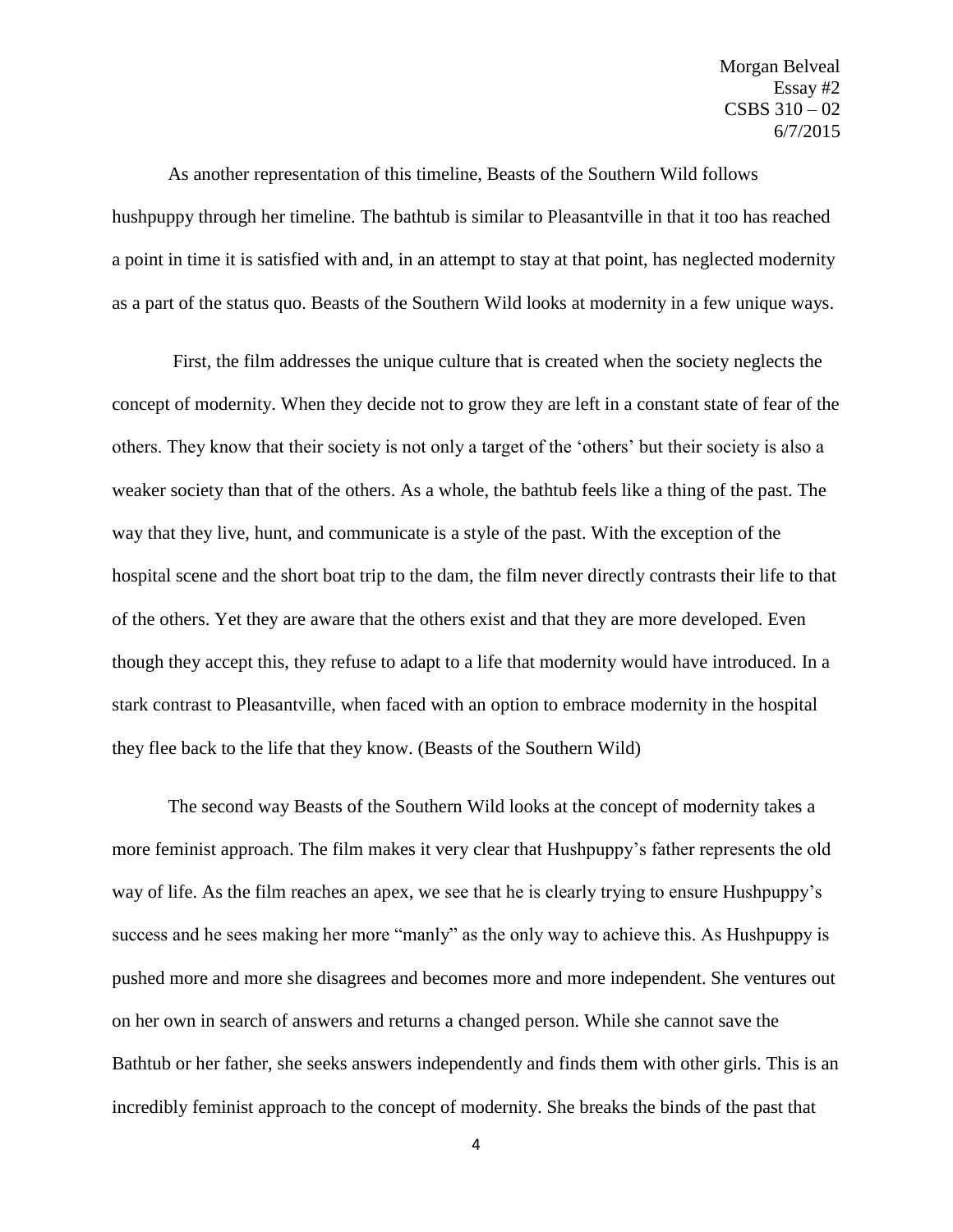her father tried placing on her and she lived independently in search of answers. (Beasts of the Southern Wild)

Even more interesting is the way modernity is contrasted between the Bathtub and the rest of society. As the Bathtub begins to embrace a feminist style of modernity, it suggests that modernity can exist on different tracks. It depends on the way you look at society. Modernity can exist at an individual level, a small group level, a society level, and a global level. Each of these is depicted in Beasts of the Southern Wild. This brings about Berman's argument around the contradiction of unity and disunity. With similarities to the way Baudelaire painted the varying layers of modernity in the world, Beasts of the Southern Wild draws a picture of the layers and tracks of modernity in today's world. (Beasts of the Southern Wild)

Finally, and in an interesting contradiction, the film depicts the dangers of excluding modernity from the status quo by drawing a parallel between the health of the father and the weather at the Bathtub. While Hushpuppy's father continues to get sicker, so does the bathtub. He refuses to seek modern help, as does the Bathtub, and it eventually results in his death. Traditionally, when we analyze modernity, modernity is the cause of the demise of the environment. In this film however, we see that the exclusion of modernity in the status quo acts as the perpetrator. (Beasts of the Southern Wild)

The final contradiction to be looked at when it comes to modernity is how it connects to its past. Berman refers to today's modernity as an "age that has lost touch with the roots of its own modernity" (17). Using Pleasantville as an example: the modernity of the past is what got them to the point they are comfortable with but they stopped embracing the change and they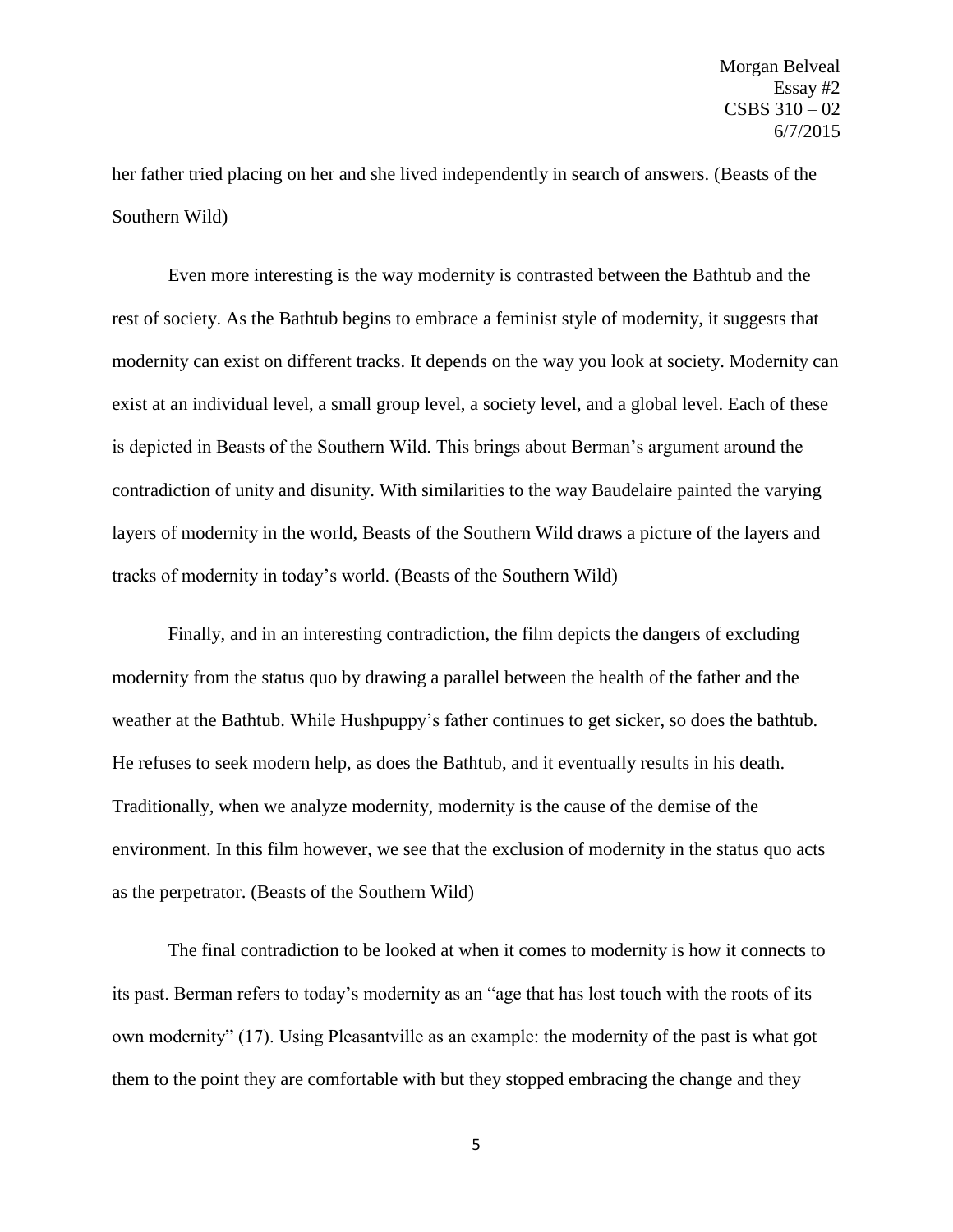became comfortable. It is likely they would have remained comfortable without someone pointing out that they have excluded modernity from their status quo.

This contradiction is also present in the rhetoric that surrounds private vs. public. Historically, modernity has lived primarily in the public world. While it is fundamental that each person experience modernity, it is crucial that a society at a holistic level embraces modernity. In the past, this has always occurred in public spaces. The progression of modernity has empowered the private life in today's society. In the past, private life has been the antithesis of modernity. The growth of the private life and the reduction of life spent in public suggests that we too are losing the roots of the modernity of the past. (Dvorak. Private/Public Spaces.). This growth is especially true through the life of the metropolis. As the metropolis entered society, was embraced, and then ignored; life became more and more private (Dvorak. Metropolis and Post Metropolis). This reduction of traditional public spaces is one that may lead us on a path to our own Pleasantville or Bathtub. That being said, while we reduce the amount of traditional public spaces in our society, we are introducing the concept of digital public space. Whether this can replace the traditional concept of public space will only be revealed if we experience a metaphorical visit from a David and Jennifer.

Of the contradictions discussed by Berman in All That is Solid Melts into Air, I agree most with the present losing touch with the past. While this concept in itself is a contradiction, it is true that for modernity to continue to be present in society, the people of the present must be consciously looking backwards at their growth. The only way to see the existence of modernity in society is to look back at its influence. Without this incredibly fundamental process, it is likely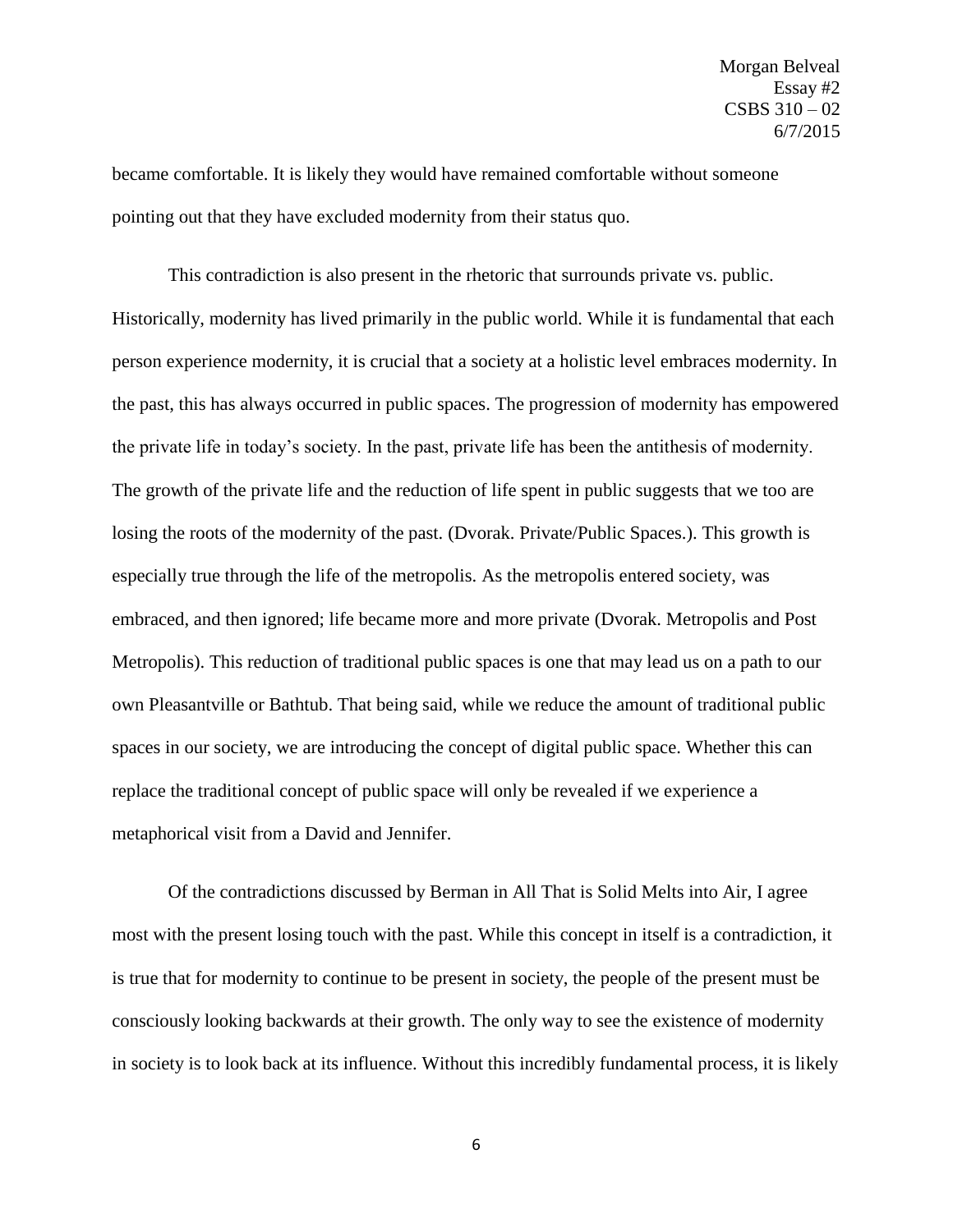that every individual, group, or society will become representative of Pleasantville in the beginning of the film.

Finally, modernity is inherently influenced by Marx's belief that "the atmosphere in which we live weighs upon everyone with a 20,000 pound force, but do you feel it?"(Berman 19). The atmosphere, like modernity, is a constant that has a constant impact on the way we experience the world. Because the atmosphere is so reliably constant, we are unaware of its presence until we try to oppose it. When a space shuttle attempts to leave the atmosphere, it must counteract this constant in our lives and this is the only time we know the true force of the atmosphere. Berman was correct about the idea of modernity being a contradiction because you have to oppose it to see it in the present but modernity can exist without opposition. It will just exist beneath the dangerous veil of ignorance.